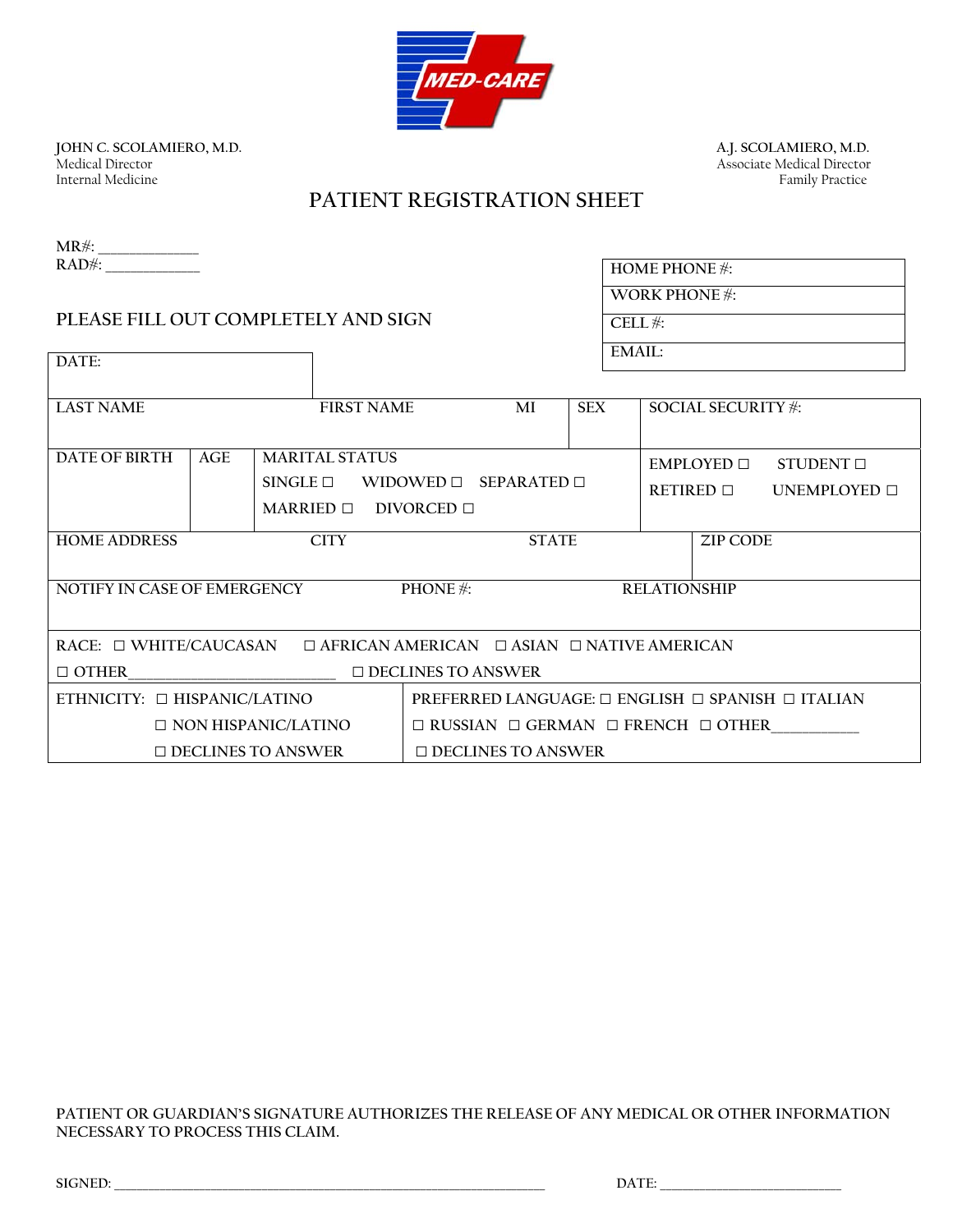

**JOHN C. SCOLAMIERO, M.D.**<br>Medical Director **A.J. SCOLAMIERO, M.D.**<br>Associate Medical Director

Medical Director Associate Medical Director **Internal Medicine** Family Practice **Family Practice** Family Practice **Family Practice** 

# **PATIENT INSURANCE ADVISORY PLEASE FILL OUT COMPLETELY AND SIGN**

## **INSURANCE INFORMATION:**

| PRIMARY INSURANCE COMPANY         | $ID#$ :           |                 | GROUP#:    |                                          |
|-----------------------------------|-------------------|-----------------|------------|------------------------------------------|
| <b>POLICY HOLDER'S NAME</b>       | DATE OF BIRTH     |                 | <b>SEX</b> | <b>PHONE #(IF DIFFERENT FROM ABOVE)</b>  |
|                                   |                   |                 |            |                                          |
| ADDRESS (IF DIFFERENT FROM ABOVE) |                   |                 |            |                                          |
| RELATIONSHIP TO INSURED           | <b>EMPLOYER</b>   |                 |            |                                          |
|                                   |                   |                 |            |                                          |
| $SPOUSE \Box$<br>SELF $\Box$      | CHILD $\Box$      |                 |            |                                          |
| <b>SECONDARY INSURANCE</b>        | $ID#$ :           |                 |            | GROUP#:                                  |
|                                   |                   |                 |            |                                          |
| <b>POLICY HOLDER'S NAME</b>       | DATE OF BIRTH     | <b>SEX</b>      |            | <b>PHONE # (IF DIFFERENT FROM ABOVE)</b> |
|                                   |                   |                 |            |                                          |
| ADDRESS (IF DIFFERENT FROM ABOVE) |                   |                 |            |                                          |
|                                   |                   |                 |            |                                          |
| RELATIONSHIP TO INSURED           |                   | <b>EMPLOYER</b> |            |                                          |
| $SPOUSE$ $\square$<br>SELF $\Box$ | $CHILD$ $\square$ |                 |            |                                          |

**Please be advised that due to significant changes in insurance plans you must provide this office with a current insurance card at each visit. Plans change frequently and coverage varies by plan, which is why we need to verify your insurance EACH & EVERY time you come in.** 

**Please understand that you, the patient, are responsible for providing the office with any updated insurance information you receive that may affect your coverage. Failure to provide a valid insurance card each time you come for a visit, or if we are unable to verify your insurance coverage at the time of your visit may necessitate this office to bill you directly for all charges incurred.** 

 **I, the undersigned, agree to provide a valid and current insurance card at each visit. I understand that if my insurance information is not up to date or my coverage can't be verified that I will be responsible for the cost of all charges incurred.** 

**\_\_\_\_\_\_\_\_\_\_\_\_\_\_\_\_\_\_\_\_\_\_\_\_\_\_\_\_\_\_\_\_\_\_\_\_\_\_\_\_\_\_\_\_\_\_\_\_\_\_\_\_\_\_\_\_\_ Date: \_\_\_\_\_\_\_\_\_\_\_\_\_\_\_\_\_** 

**Patient's Signature**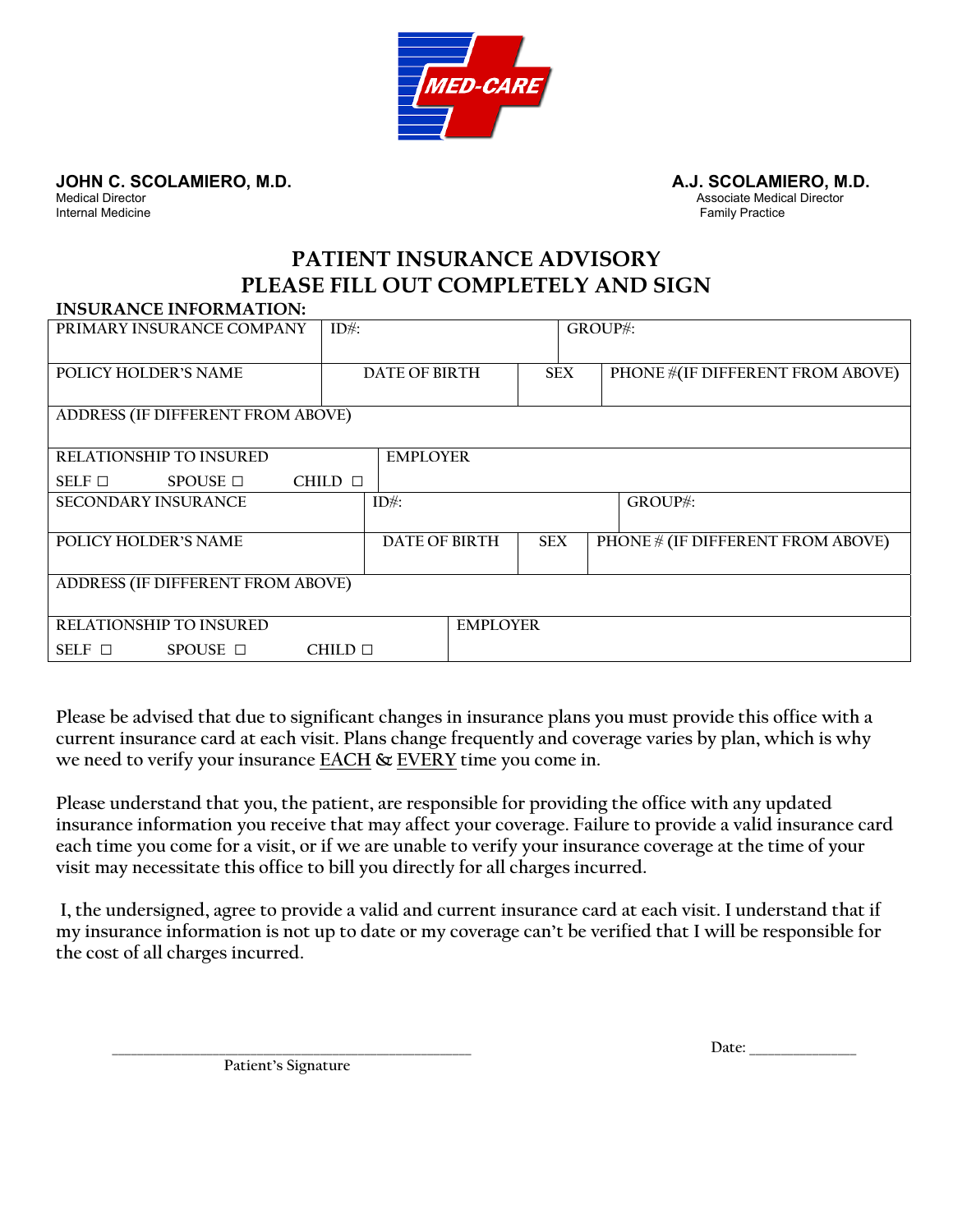

# New Patient Medical Questionnaire

|                                                                                                                                                                                           |                                                                          | Date: $\qquad \qquad$                              |  |  |  |
|-------------------------------------------------------------------------------------------------------------------------------------------------------------------------------------------|--------------------------------------------------------------------------|----------------------------------------------------|--|--|--|
| <b>Medical Problems and/or</b>                                                                                                                                                            |                                                                          |                                                    |  |  |  |
| Illnesses you have had in the past:                                                                                                                                                       |                                                                          | <b>Operations/Surgical Procedures:</b>             |  |  |  |
|                                                                                                                                                                                           |                                                                          | 1. $\qquad \qquad$                                 |  |  |  |
| 2. $\qquad \qquad$                                                                                                                                                                        |                                                                          | 2. $\qquad \qquad$                                 |  |  |  |
|                                                                                                                                                                                           |                                                                          |                                                    |  |  |  |
| 4. $\overline{\phantom{a}}$                                                                                                                                                               |                                                                          |                                                    |  |  |  |
| 5. $\qquad \qquad$                                                                                                                                                                        |                                                                          |                                                    |  |  |  |
| <b>Current Medications:</b>                                                                                                                                                               | <b>Medicine Allergies:</b>                                               | <b>Food Allergies:</b>                             |  |  |  |
|                                                                                                                                                                                           | <u> 1989 - Jan James James Barnett, president eta idazlea (h. 1982).</u> |                                                    |  |  |  |
| Family's Medical History: Please list any known medical history                                                                                                                           |                                                                          |                                                    |  |  |  |
|                                                                                                                                                                                           |                                                                          |                                                    |  |  |  |
|                                                                                                                                                                                           |                                                                          |                                                    |  |  |  |
|                                                                                                                                                                                           |                                                                          |                                                    |  |  |  |
| Do you smoke? ____Yes ____No<br>How much?<br>• Less than $\frac{1}{2}$ pack daily<br>$\frac{1}{2}$ pack daily<br>$\bullet$<br>1 pack daily<br>$\bullet$<br>$1\frac{1}{2}$ - 2 packs daily |                                                                          | Do you use alcohol socially?<br>Yes No None at all |  |  |  |
| More than 2 packs daily<br>$\bullet$                                                                                                                                                      |                                                                          |                                                    |  |  |  |